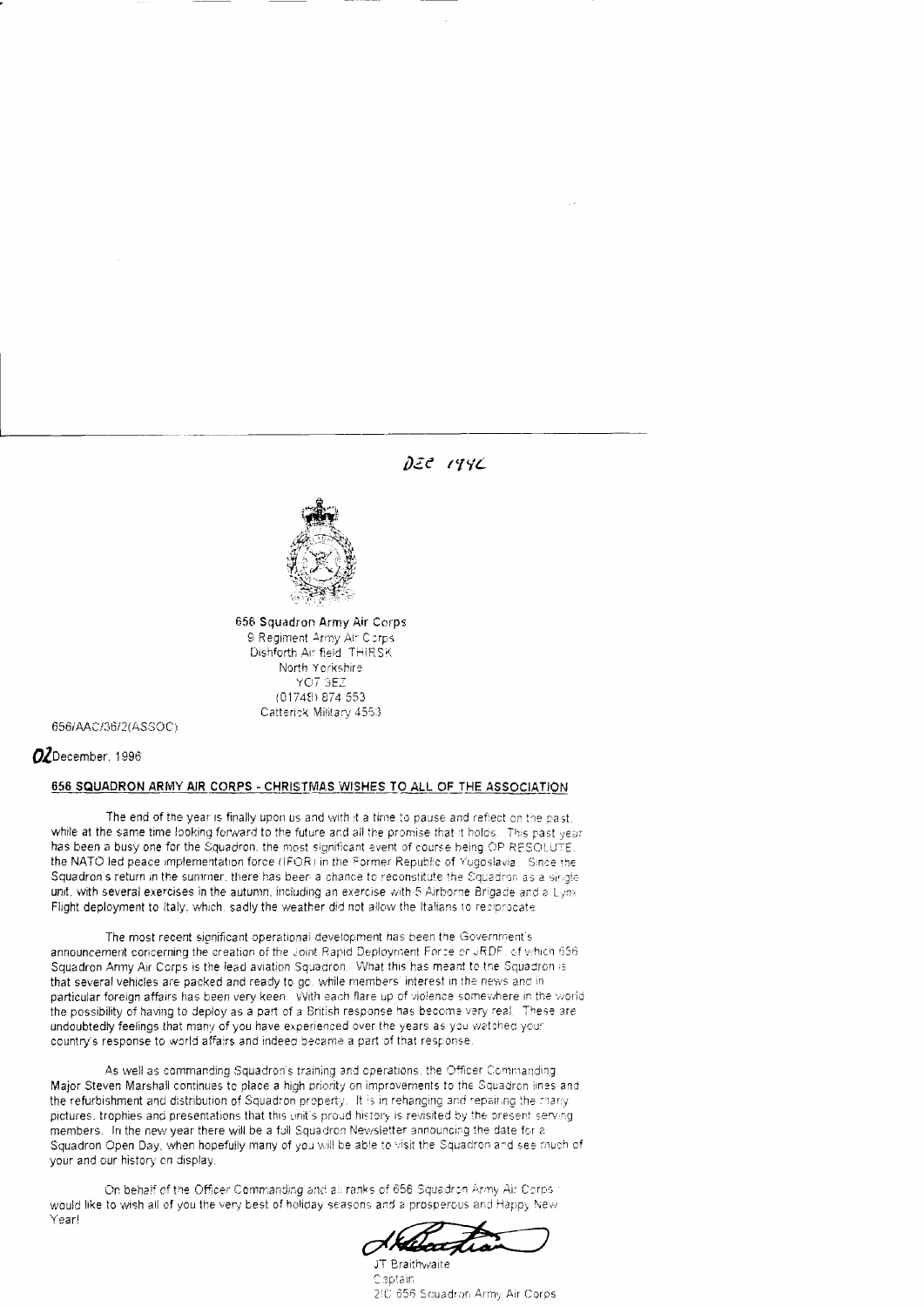# MINUTES OF THE 656 SQUADRON ASSOCIATION ANNUAL GENERAL MEETING.

1 The meeting opened at 1500 hrs. Those in attendance were

|                         | Capt Masien-Jones Temporary Chairman | Mr V Weaver               |
|-------------------------|--------------------------------------|---------------------------|
| Mr H C Clark            | Treasurer / Membership Secretary     | Mr T J Davies             |
| Mr J Remett             |                                      | Mr J Hailam               |
| Mr L Rogers             |                                      | Mr J C Dandy              |
| Mr A Flint              |                                      | Mr A G Maveron            |
| <b>Mr. R. Drummer</b>   |                                      | Mr P Andrews              |
| Mr L Barker             |                                      | Mr D R O Walker Secretary |
| Apologica:              |                                      |                           |
| Mai Marshall            | Chairman                             | Mr H Blunden              |
| Capt T Braithewaite     | San Luauson Officer                  | Mai (Reid) F J McMath     |
| Mr N From               |                                      | Mai (Reid) J Dickson      |
| Li Col (Reid) R Nottage |                                      | Mr R Pen                  |
|                         |                                      |                           |

2. Frior to proceeding further, those present were informed of the absence on duty of the Chairman and the need to select a person to take the chair for the meeting to proceed. Capt Mailen-Jones was selected.

3. The meeting then continued with the Secretary reading out details of a report received from the Squadron Lisison. Officer, a copy of which is attached to

these minutes.<br>4. A copy of the previous minutes was circulated and accepted by those present.<br>Seconder: Mr V Weaver

### 5 Matters Arising:

 $T<sub>box</sub>$ were no mattern arising which are not covered by reports to come or  $A$  O B.  $\rightarrow$ 

### 6 Secretary's Report:

The Secretary indicated that he had received a number of telephone calls in response to the Newsletter distribution, with address list changes

The central location for a hotal reception requested last year by members was investigated and the Cheslord Grange Hotel, Warwick<br>There held by sheet, the centre would by a repet from 1.6.150 chead for disposer, we maybe 1

The secretary then read out a message of thanks from Mrt Coyle for the Squadron Association's donation to SSAFA in memory of her late husband, the President,

An address change for Col-Bradbrook and a possible new recruit, Maj G C Refoy was mentioned. The return of mail from Mr K E Bush's last

The recently introduced Association Lapel Badges, already had sales of 53 items.<br>61 members had signed in at the reception area during the weekend

#### 7. Treasurer / Membership Secretary's Report:

There have been 25 new members in 1995, with the loss of 26 members overall sin a inception. A further cleves members had enroled over the weekend. The membership now stood at 372.

The following personnel attended the funeral of the late president, Brig Coyle:<br>Mr Clark, Capt Maslen - Jones, Maj McMath, Mr W Poers, Mr J Dickson,

Maj Peter Kingston also passed away in April after a number of years suffering with MS. Mr Clark attended the funeral and made a donation from the Amociation donation from the Amociation to the MS Society of £25. Mr Roy Ha

### **Balance Sheet:**

The Balance Sheet for the past year was presented to the committee and explained in detail by the Treasurer, who thanked Mr Pett in his<br>absence for auditing the same. A copy is attached. The buy out of 6:56 Sap stock at L3

Proposer: Mr A Maycroft<br>Seconder: Mr L Rogers.

#### General:

Mr Clark mentioned recent knowledge of a "Malayan / Borneo Amonation", having formed and stated that membership was available at 46 joining fee and a 42 annual subsemption. It was noted that Mr Ray Pett was a member and fi

### 8. Election of Officers: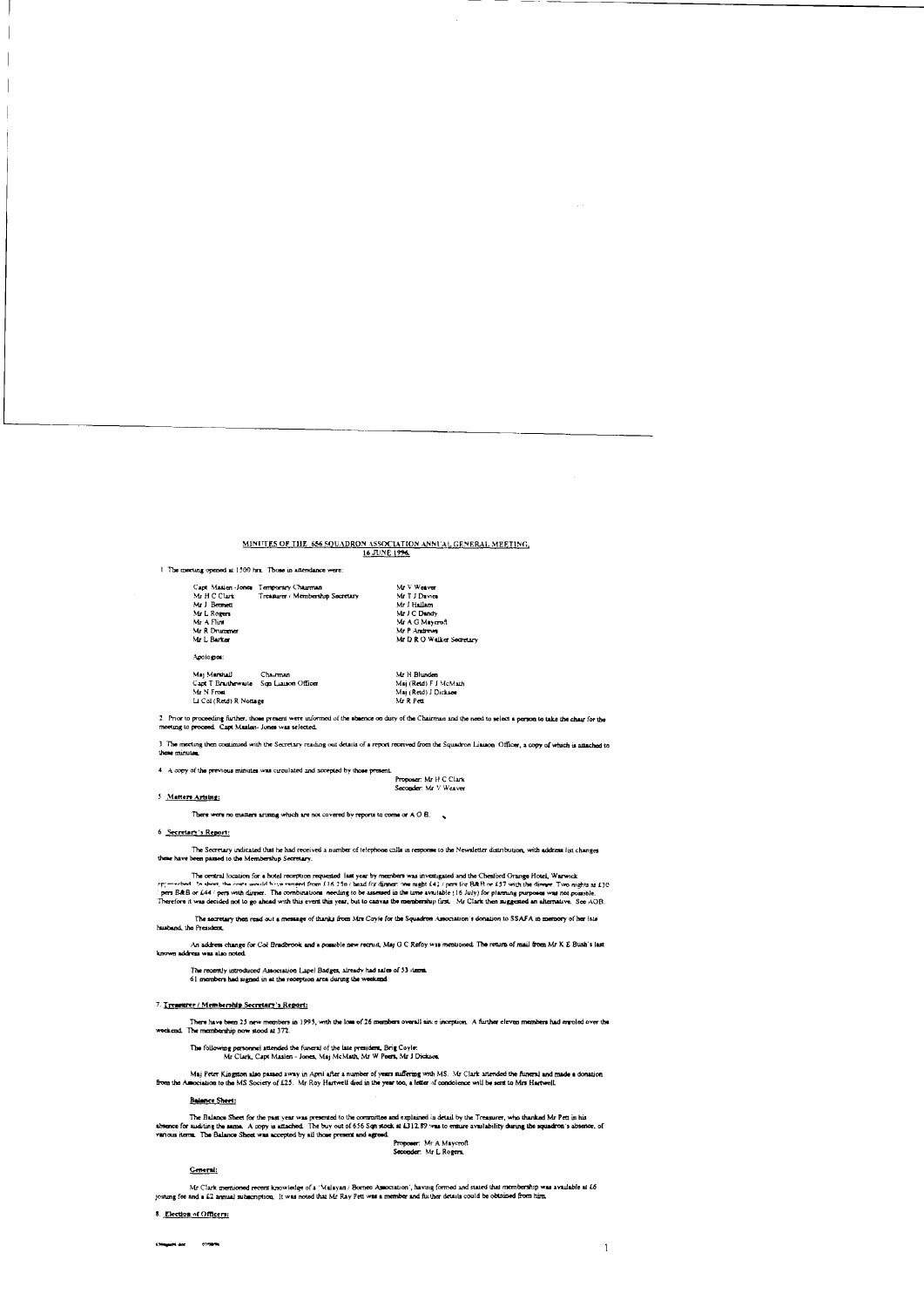President: A proposal was put forward by Mr Clark and seconded by Mr V Weaver, that Maj McMath be elected as the next President of the<br>et, due to his close and long association with the Squadron over the years. This was ag

Vice President: With the election of Maj McMath to President, this left a vacancy at Vice President. Normally it has been practice to nominate the outgoing Sqn Commander to this appointment and Mr Clink, unseconded, nonuna

Mr J Dandy proposed that the other officers of the committee be re-elected in their post. This was seconded by Mr L Rogers and agreed and several by all those a

There followed a vote of thanks from the chair for the commutee's endeavours through the past year and the wish that this would continue

## 9 Any Other Business:

### Medalui

Mr Jack Hallam mised the point about the South East Asia medal (WW2) being received by Army personnel whom had served there, but to the R A F personnel had neceived nothing. A member present (RAF) stated he had obtained hi

### Squadron Maseum, Dishforth:

in response to detail in the last Newsletter members had been invited to vast Dishforth to view the museum at any time, but were refused entry<br>with the LO. They wondered if this was policy, or if the MGS being unaware of t

Mr A Flint and Mr R Drummer requested that the Association AGM be held at 1100 hrs on the Sunday of any IAS. There was discussion to<br>Hiddle Wallop sace this would be so. Also that the AGM would be beld in intervening years

### Letter Pages

Mr Rogers stated he had received only one letter so far in response to his article in fast years Newsletter, but felt it was worth continuing with So come along all you members interested in pussing on your war stories, wr

### Squadron Repearch:

This continues here at the Museum of Army Flying by Les Rogers and his colleagues. Don Powley, Len Hedgeock and Bill Dick, and a caroucle is being compiled. However there are so many documents and items to wade through to

Overall it was felt that anyone with first hand knowledge of any specific areas of campaigns, incidents or operations, might wish to be coopted<br>he investigating teams to steer or assist them, or relate their story in detai to one of the invest

### Association Direter:

Further to paragraph 6, Mr Clark informed those attending that he had recently spoken to a colleague whose Association had lunched in these for all in the functions. This is the function in the good guidence of the functio

10. There being no more business to discus, the meeting closed at 1603 hrs.

DR O Walker Hon Sec